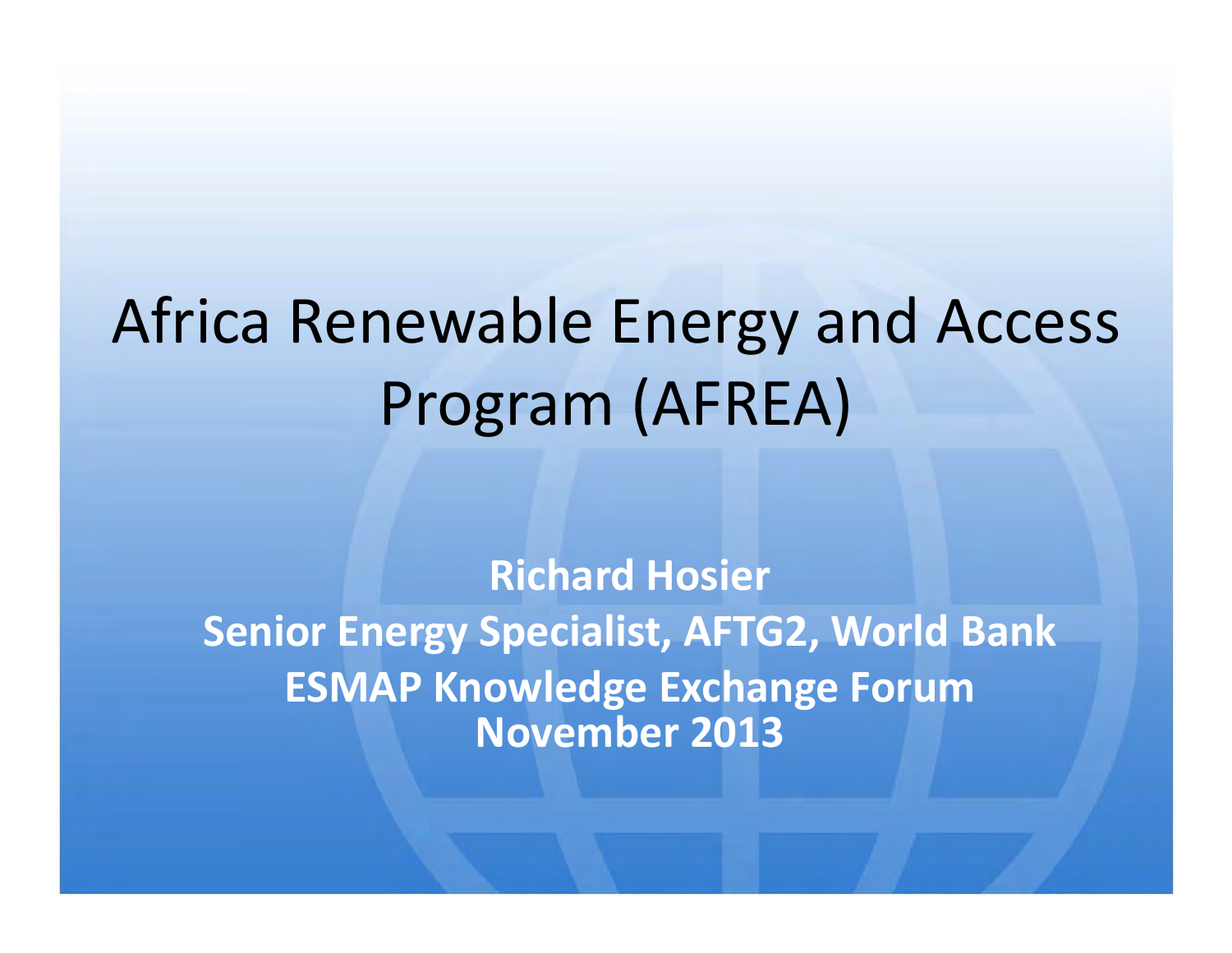## Outline

- **World Bank's Response to Africa's Energy Challenges**
- **AFREA Background and Transition from AFREA I to AFREA II**
- **Focus on 3 AFREA I Success Stories and Likely Future Paths**
- **Concluding Thoughts**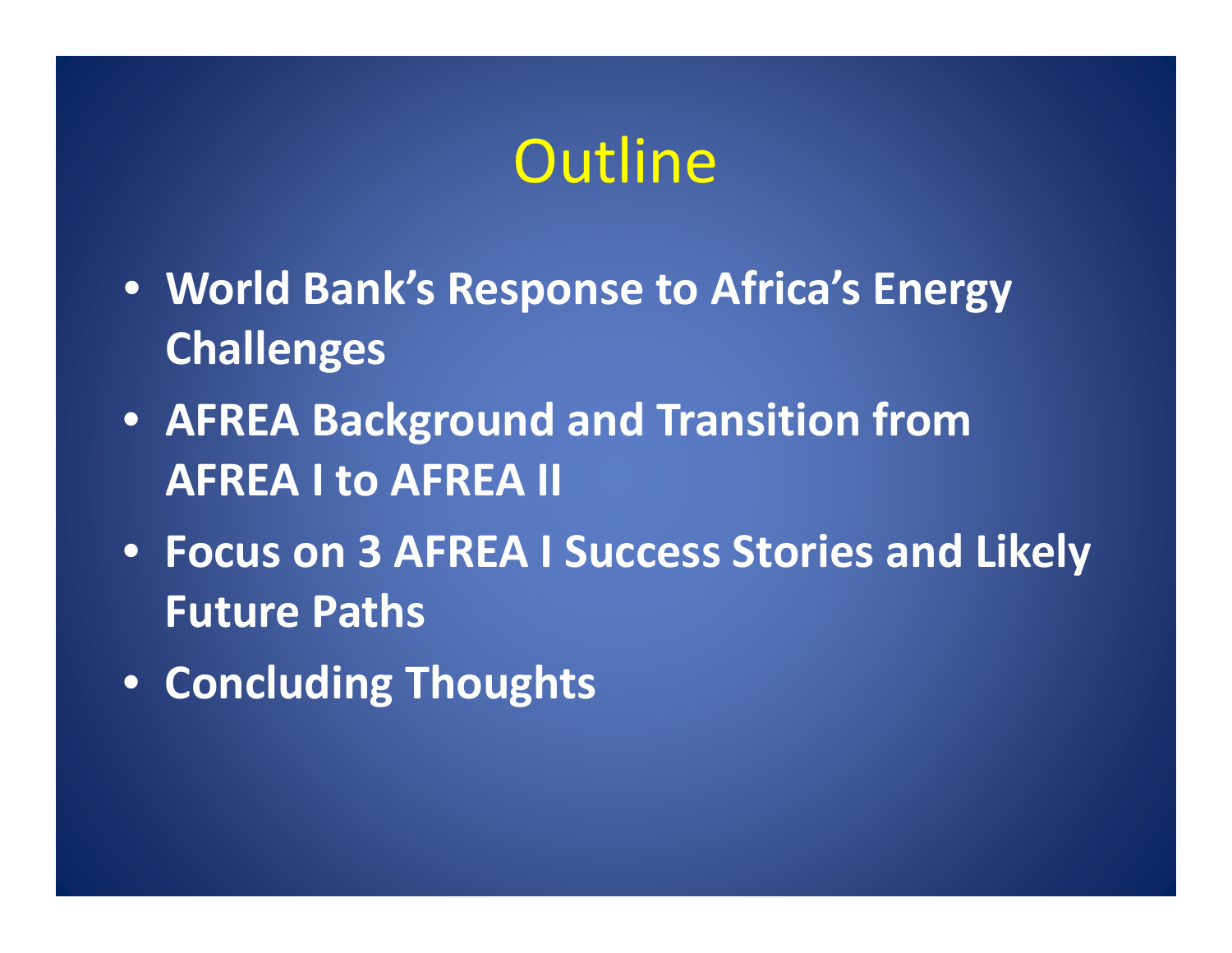# **World Bank's Response to Africa's Energy Challenges**

### •**• Africa's Energy Sector Challenges**

- 600 m people without access to electricity
- 80% of the population cooks with biomass fuels
- Electricity consumption p.c. <sup>=</sup> 1% of OECD Average
- • WB's Response
	- Increase support for energy sector in Africa (~\$12b portfolio)
	- Expand the portfolio share on Energy Access: Both On‐Grid and Off‐grid

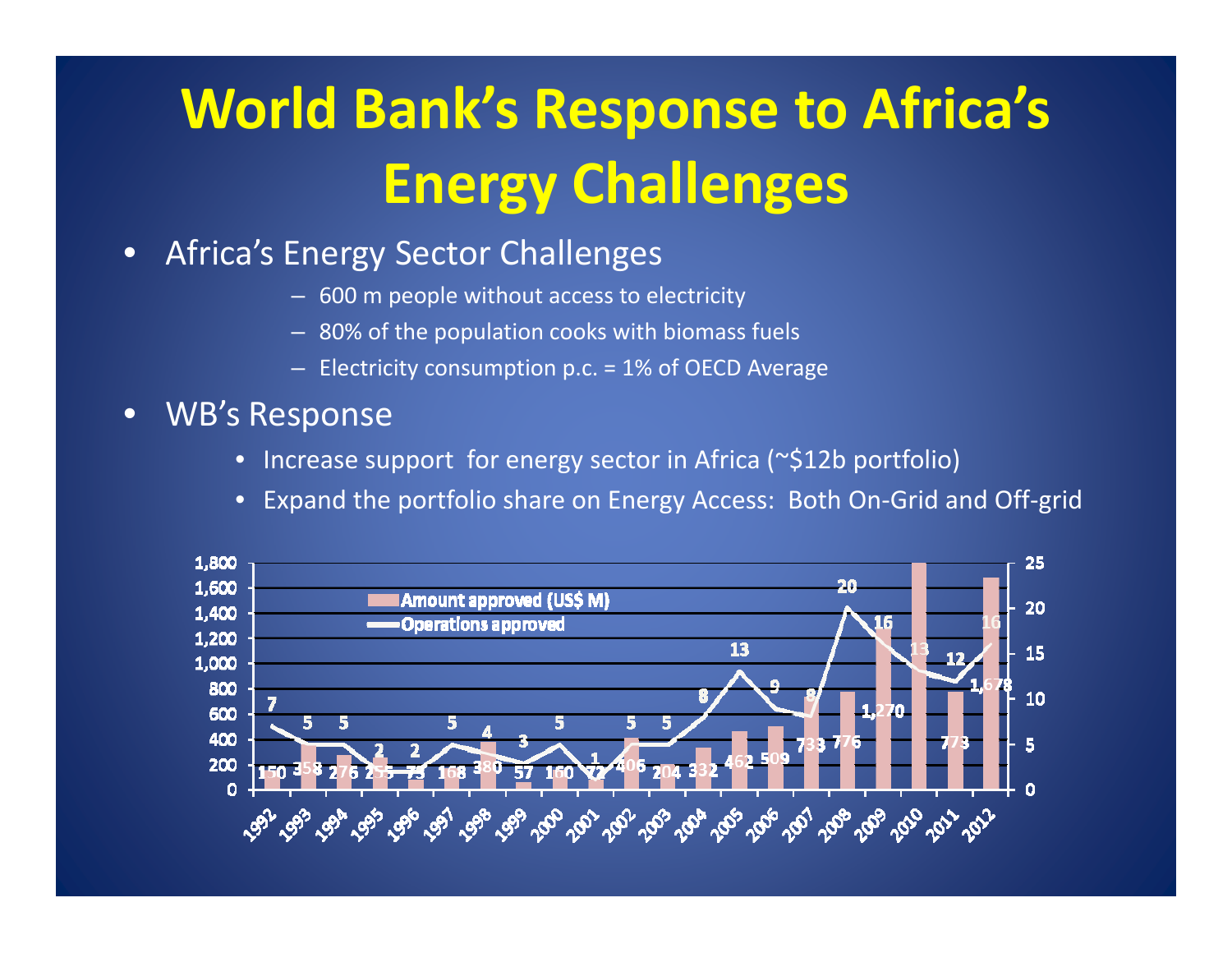## **AFREA background**

- AFREA established in 2008 as <sup>a</sup> special ESMAP program for Africa with <sup>a</sup> contribution of US\$29 million, financed by the Dutch government
- AFREA has provided additional support to help Bank improve the focus and effectiveness of its renewable energy and energy access work in Africa
- $\bullet$  AFREA supports:
	- Strategically Important Regional Activities
	- Analytical Work
	- Support Country‐specific Implementation Activities
- •● Includes cross-cutting foci on
	- Post‐conflict and Fragile states
	- Gender and Productive Uses
- $\bullet$ Complement, not replace or duplicate, what can be done with IDA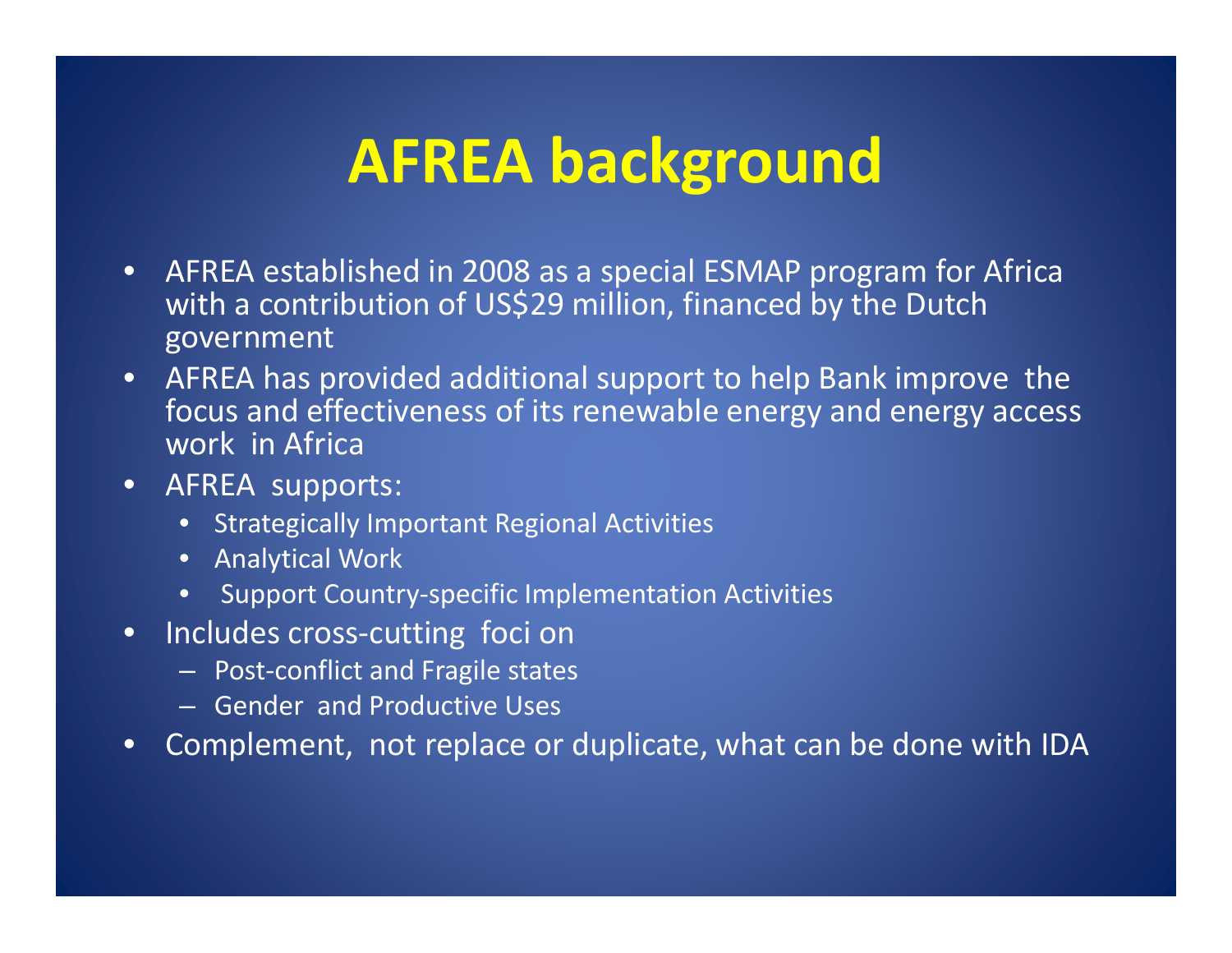## **AFREA I to AFREA II: From piloting to mainstreaming**



## **Successes of AFREA 1**

- • **Africa ElectrificationInitiative (AEI)**
	- П **Network of > 200 participants**
	- □ Workshops, blogs, publications on relevant topics
	- П Solar workshop in Sahel

#### •**Lighting Africa**

•

- П Creating & transforming market for PV lamps & LEDs
- ш Quality Standards & Promotion
- **Biomass Energy Initiative**
	- ш **EXECUTE:** Modernization of Biomass
	- П **EXEC** Stimulated Work on Clean Cooking in Africa (ACCES)
- • **Gender and Energy**
	- П "Gender informed Operations"
	- $\blacksquare$ **Pilot activities in Senegal,** Mali, Benin, Kenya, & Tanzania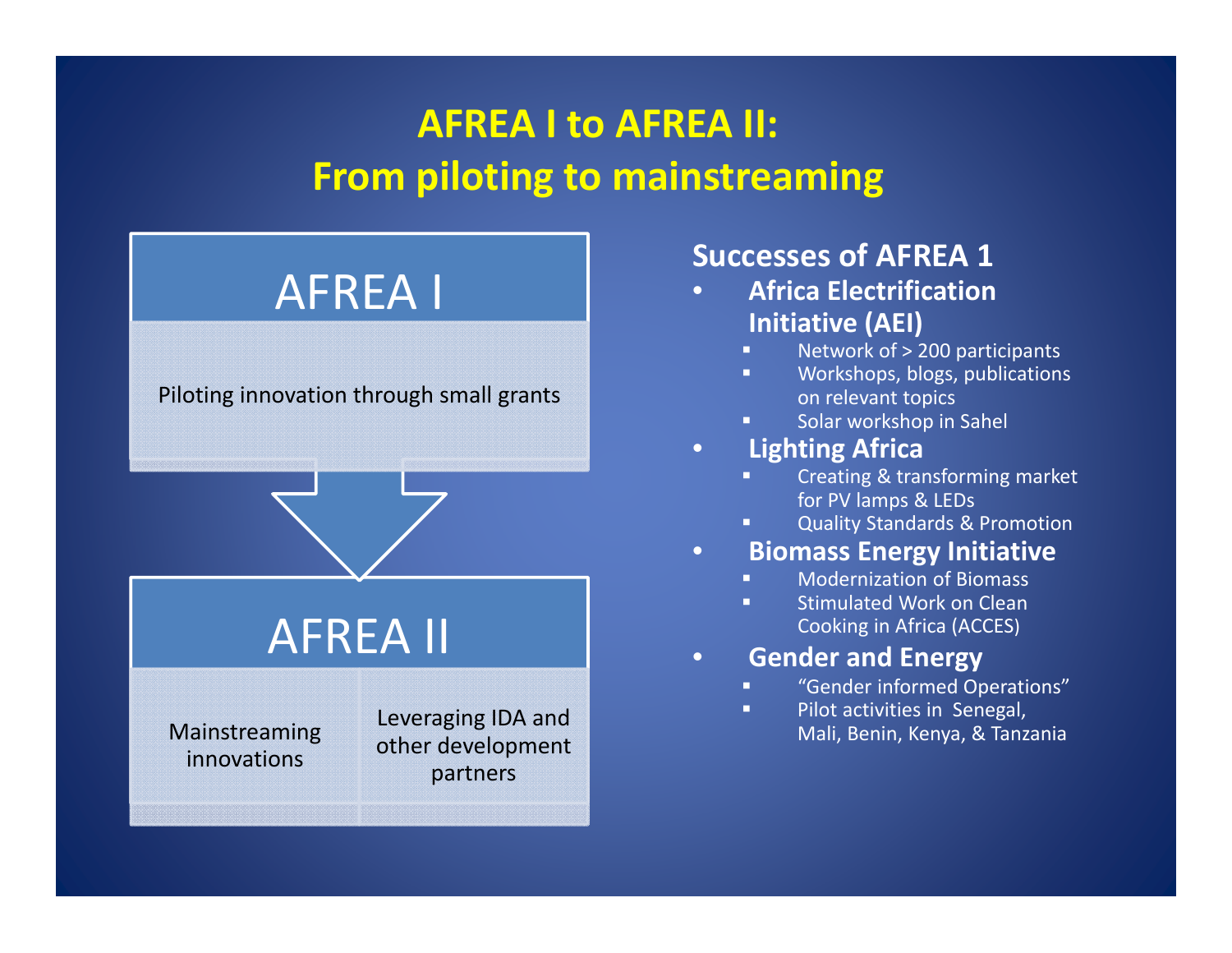

### AN INNOVATION OF





Times, specificate 23 St.A.

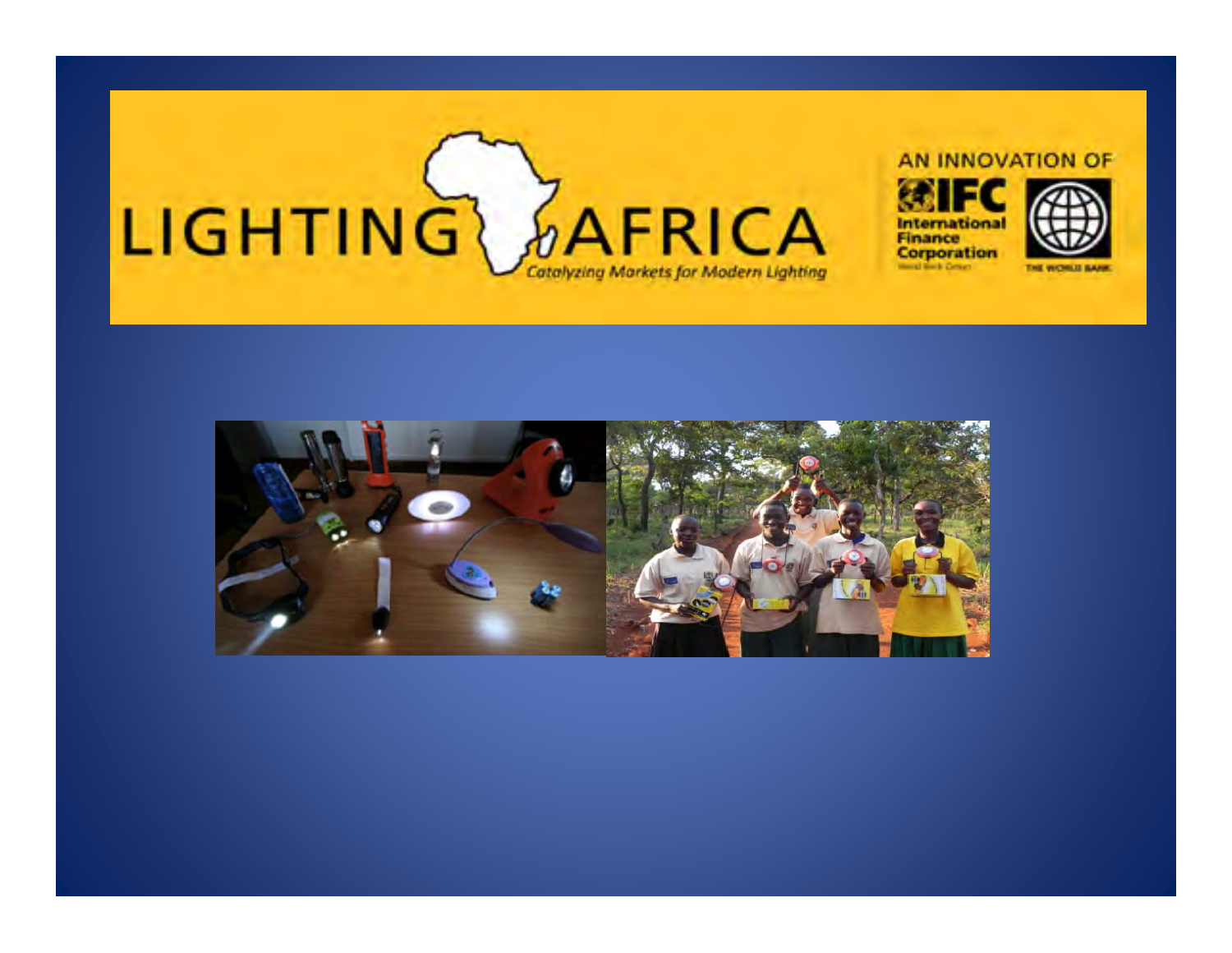## Activities



International Electrotechnical Commission



### **Quality Assurance Market Intelligence Consumer Education**



### **Business Development Support Access to Finance**



የኢትዮጵያ ልማት ባንክ **DEVELOPMENT BANK OF ETHIOPIA**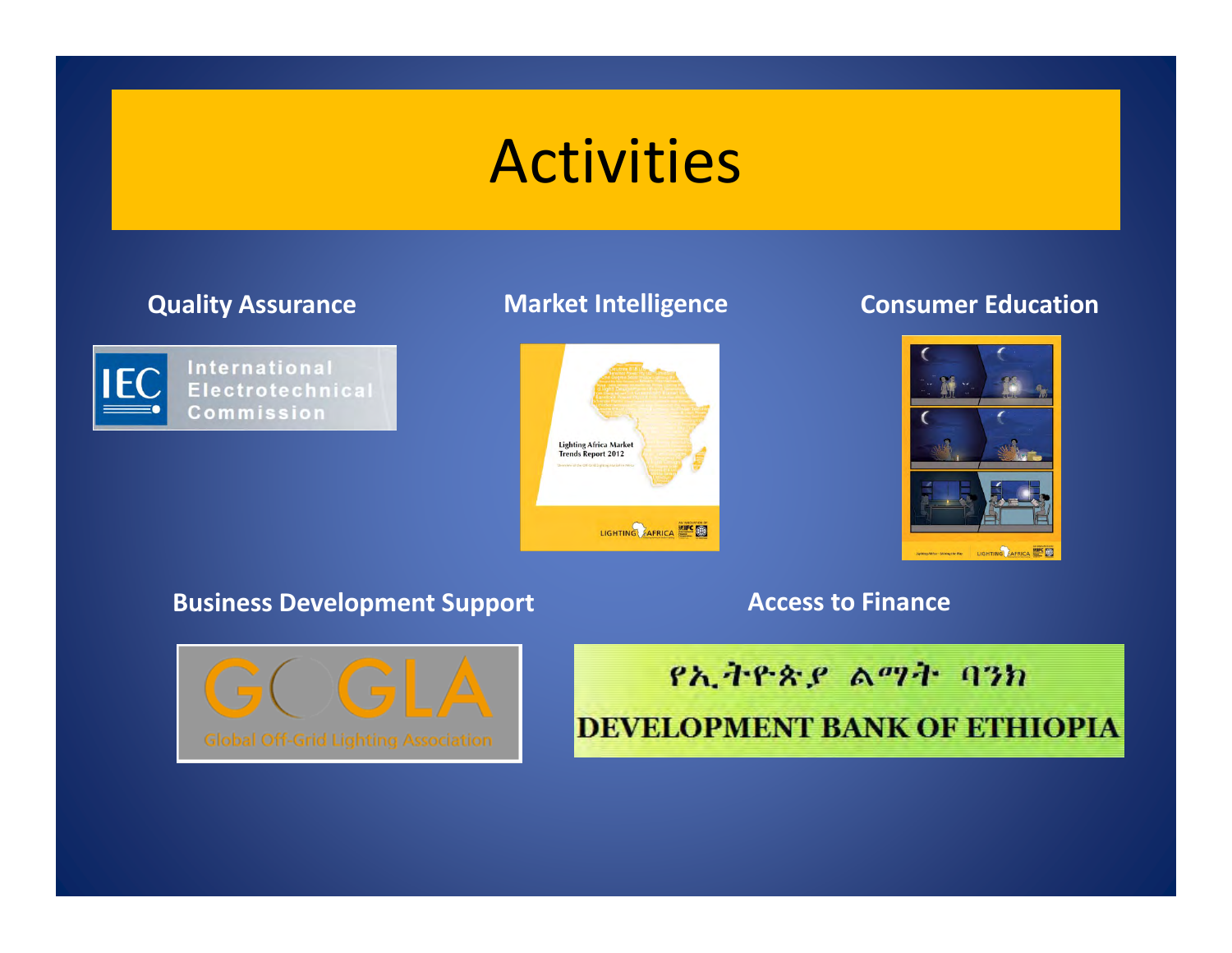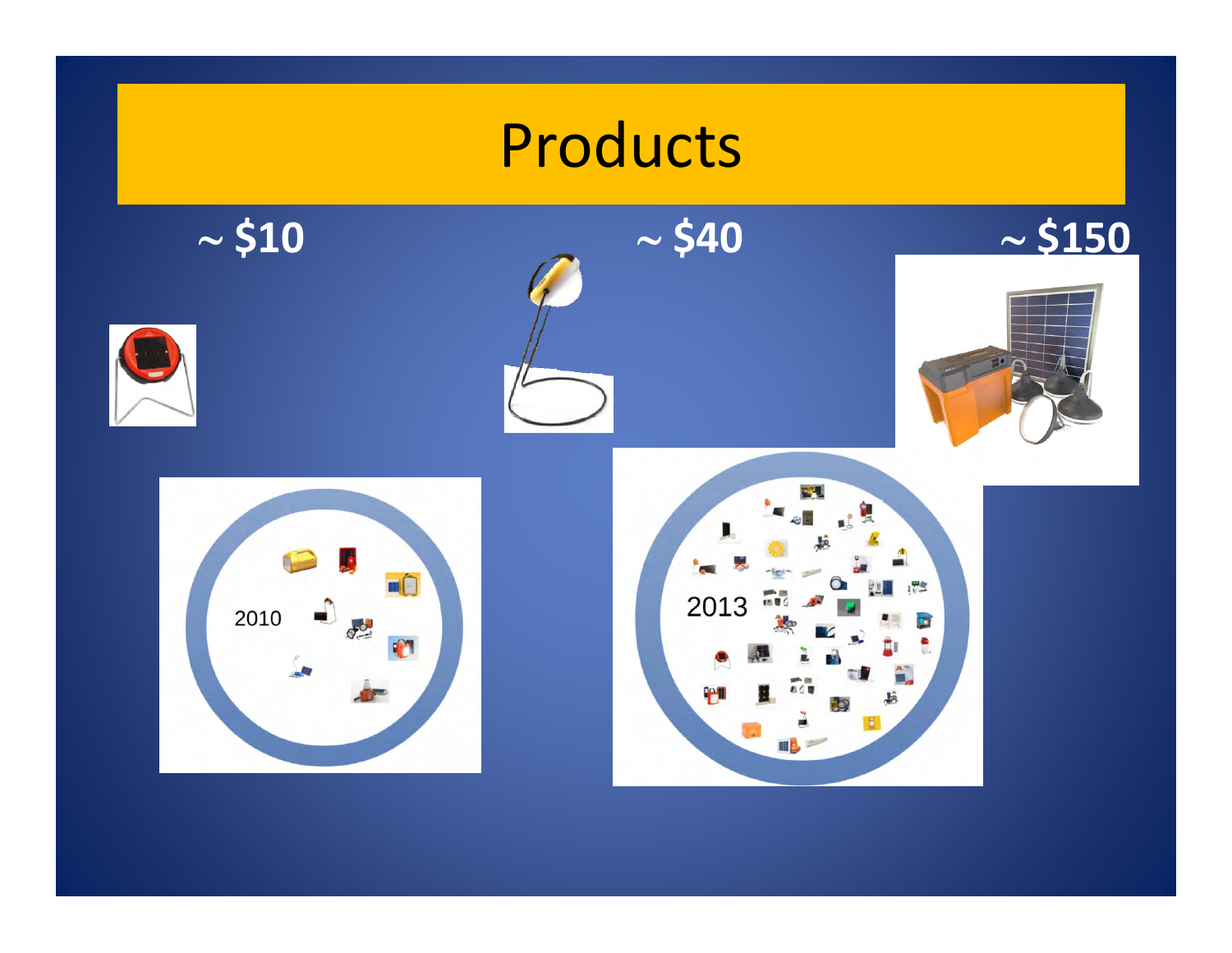## Sales



Market penetration  $\sim$  3%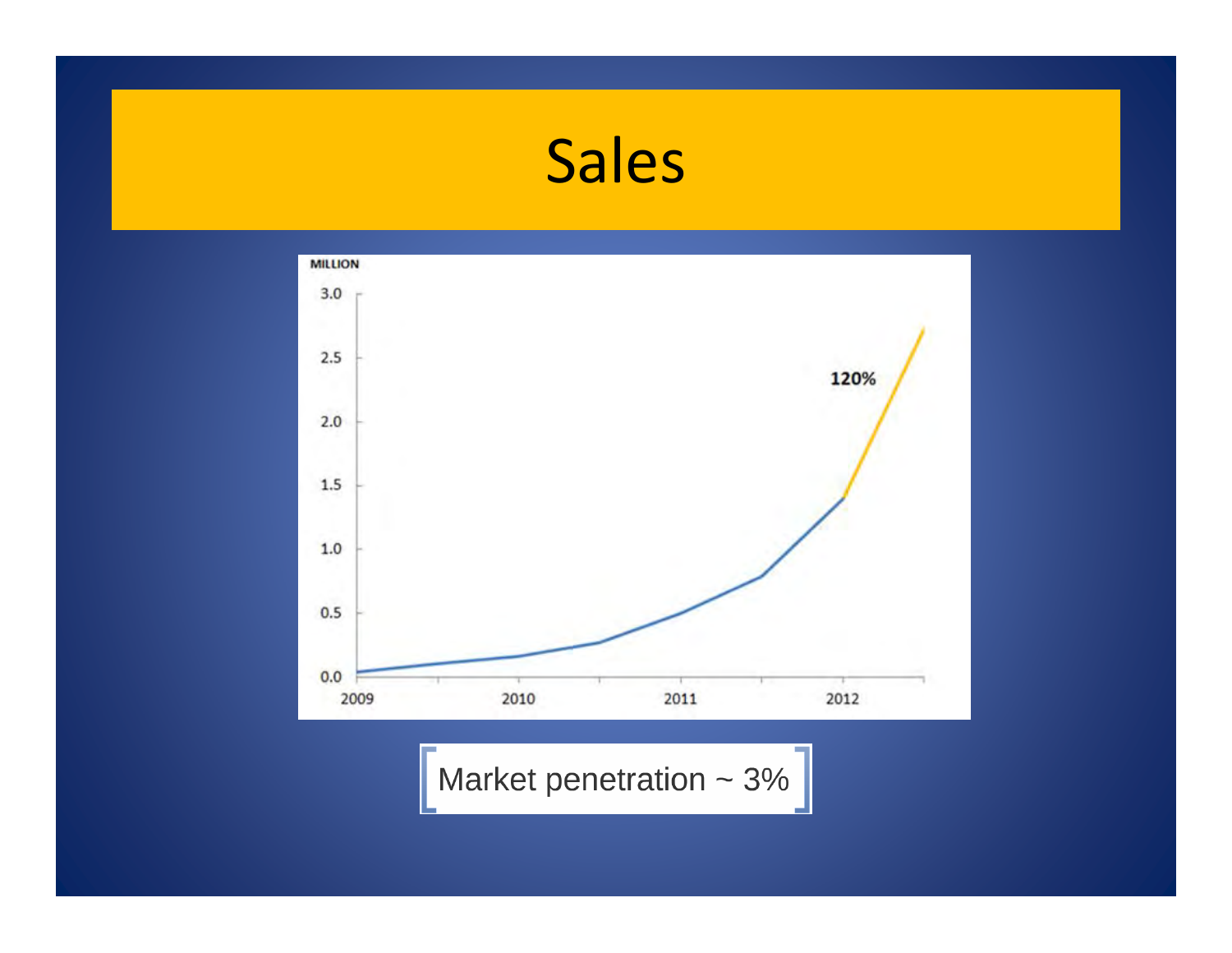





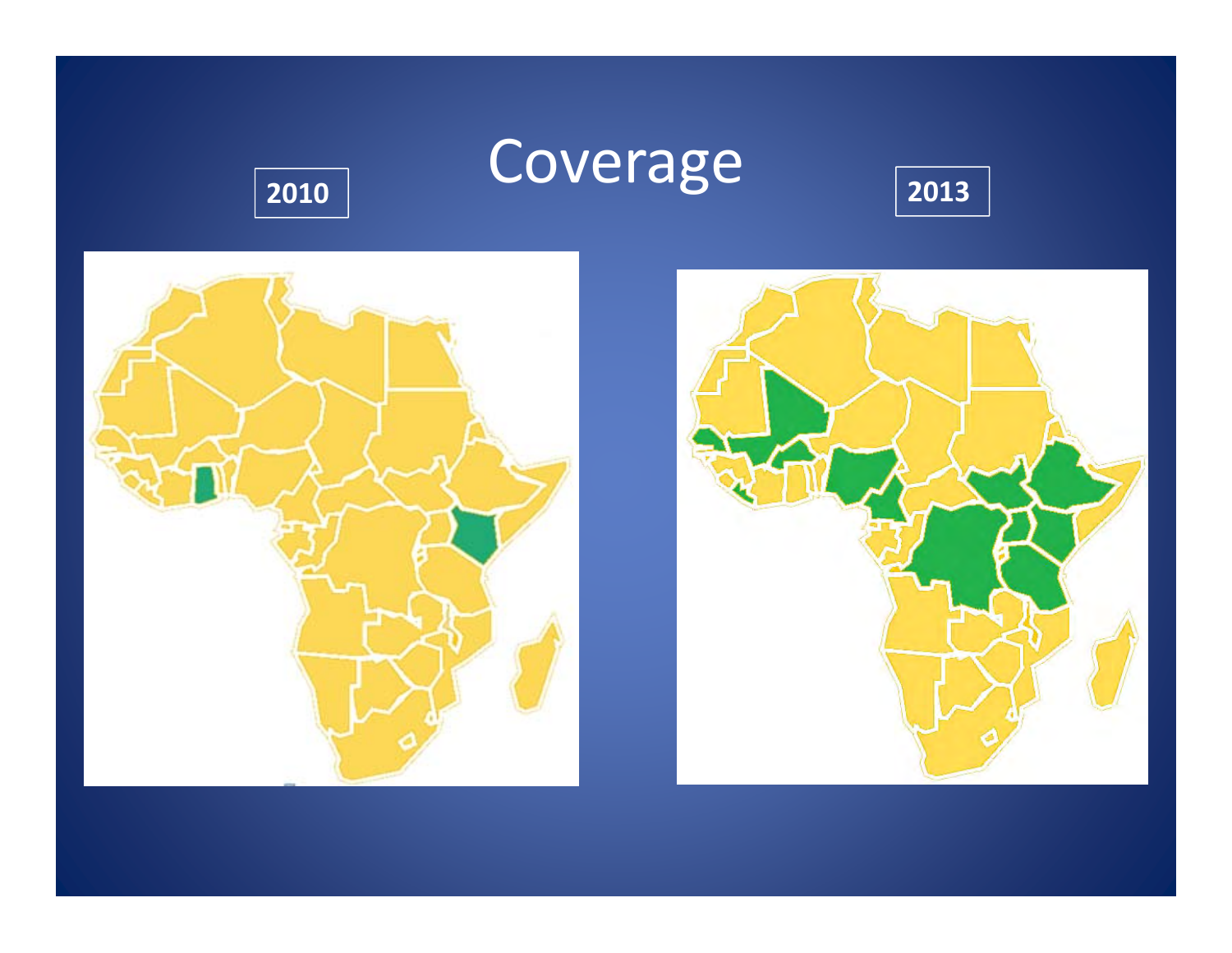

## **Africa Clean Cooking Energy Solutions Initiative**

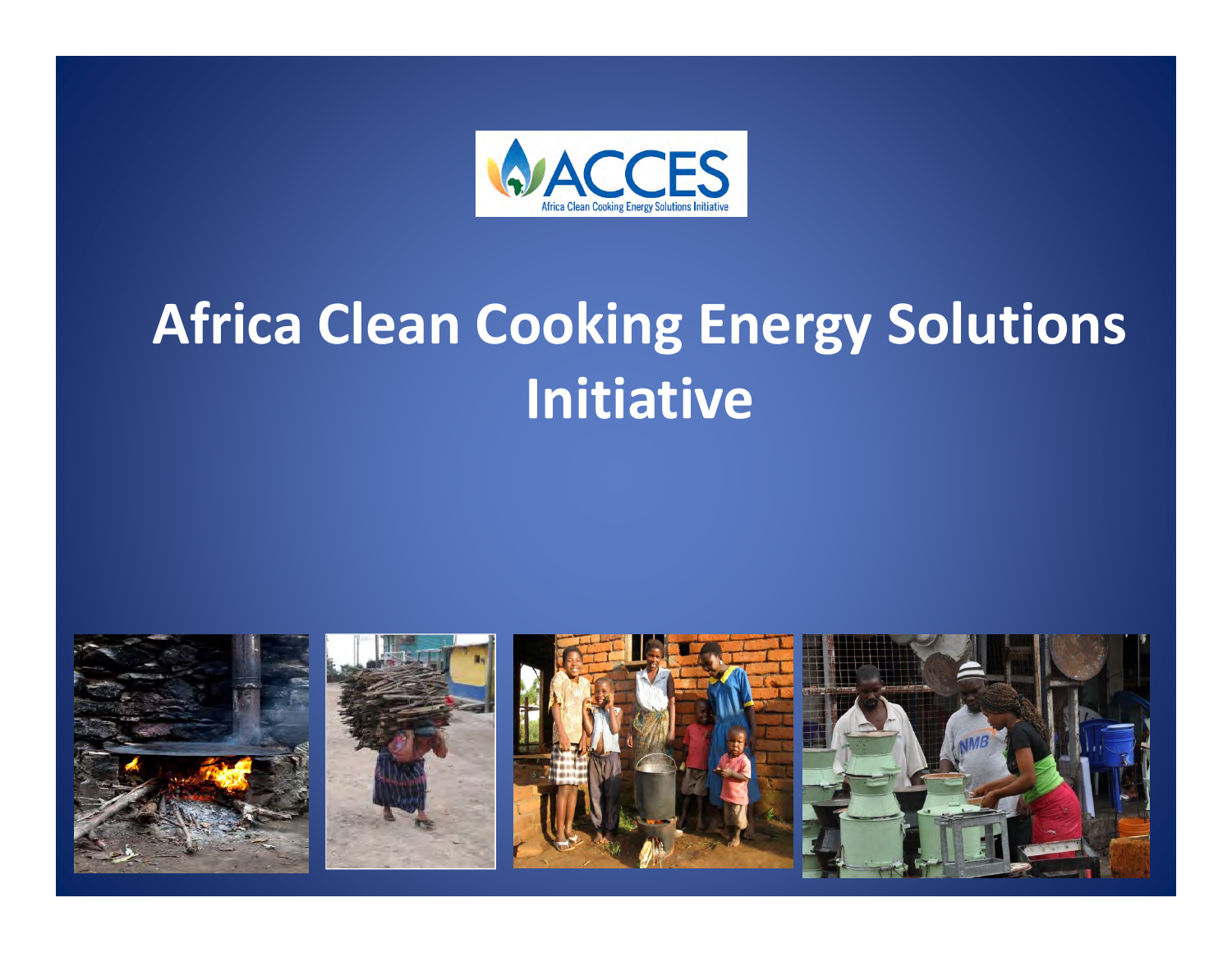## **Phase I: ACCES framework and selection of pilot countries**

## **AFREA I Develop an adaptive, flexible, open platform – learn by doing**

| <b>Quality</b><br><b>Assurance</b>                                             | <b>Consumer</b><br><b>Awareness</b>                                   | <b>Business Dev't</b>                                                                               | <b>Access to Finance</b>                                                               | <b>Policy &amp; Regulation</b>          |
|--------------------------------------------------------------------------------|-----------------------------------------------------------------------|-----------------------------------------------------------------------------------------------------|----------------------------------------------------------------------------------------|-----------------------------------------|
| Standards, testing<br><b>Technology</b><br>improvement<br>User-centered design | Awareness raising and<br>education on cleaner fuels<br>and appliances | <b>MSME</b> capacity building<br>& training<br><b>Business development</b><br>support<br>Technology | Vendor finance &<br>working capital,<br><b>Consumer financing</b><br>Capacity bldg for | Sector policy<br>Regulatory environment |
| for stoves                                                                     | Demos/marketplaces to<br>promote adoption                             | partnerships                                                                                        | financial intermediaries                                                               | Sustainable fuel supply<br>programs     |
|                                                                                |                                                                       | <b>Knowledge Management</b>                                                                         |                                                                                        |                                         |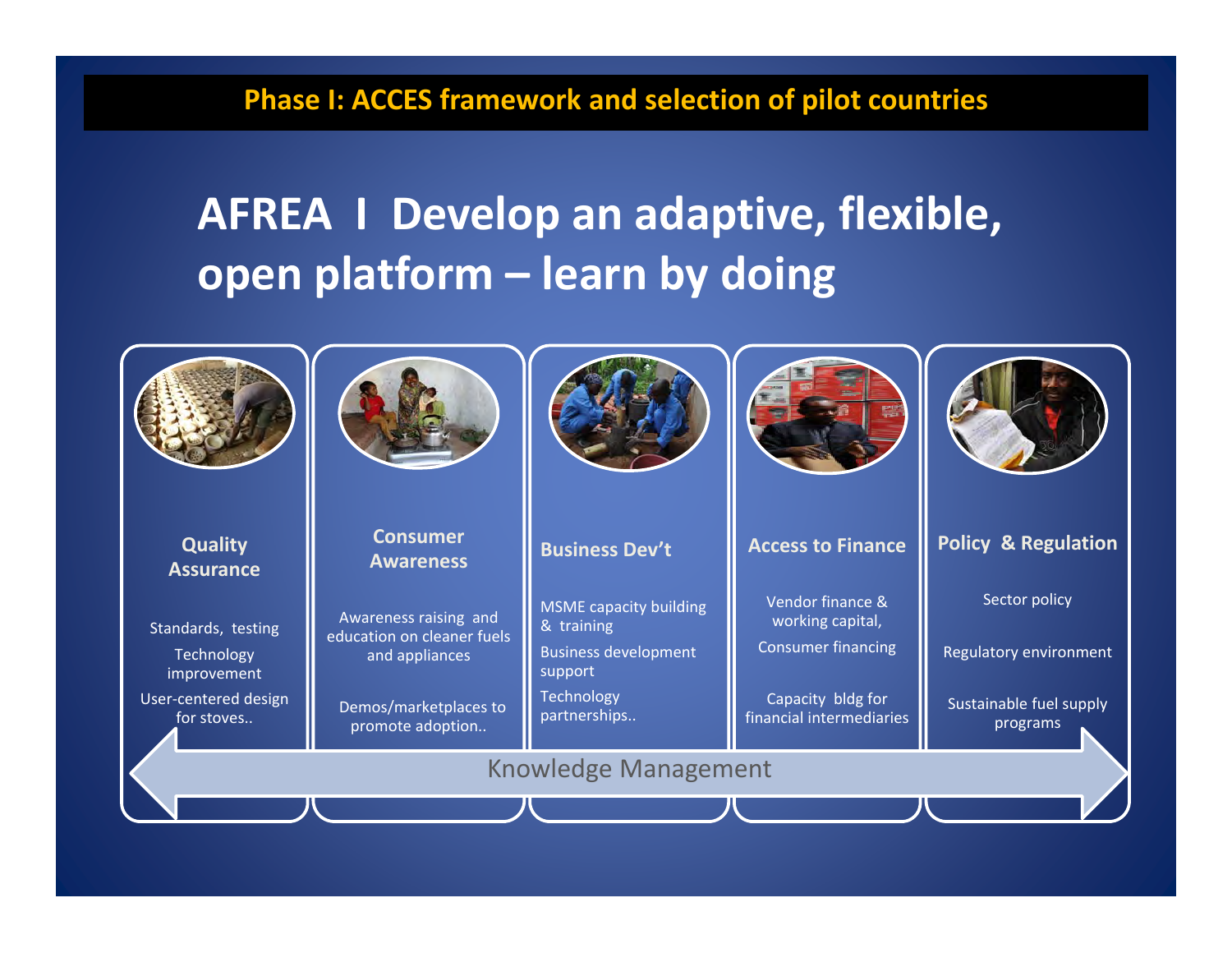### **ACCES Roadmap: Phased activity towards regional & national programs**

### **Adaptive, flexible, open platform – learn by doing**

Phase I: 2011‐2012

Consultations and Sector Landscape Report to inform the broad framework and selection of 2‐4 pilot countries

Phase II & III 2012‐2014

Testing and quality program completed; pilot programs begun (Senegal) Phase IV: 2014 –

Regional and national expansion of the initiative

Uganda, DRC, others

Stakeholder**consultations** and**landscape study** to inform design of ACCI platform and selection of pilots

**Launch ACCES** in4Q‐2013 as <sup>a</sup> multi‐ country, multi‐year program

Design **country programs** – identify priorities, partners, and implementation mechanisms

Iterate on the ACCES design from lessons learned from the pilots, changes in the sector, etc and **scale the program regionally**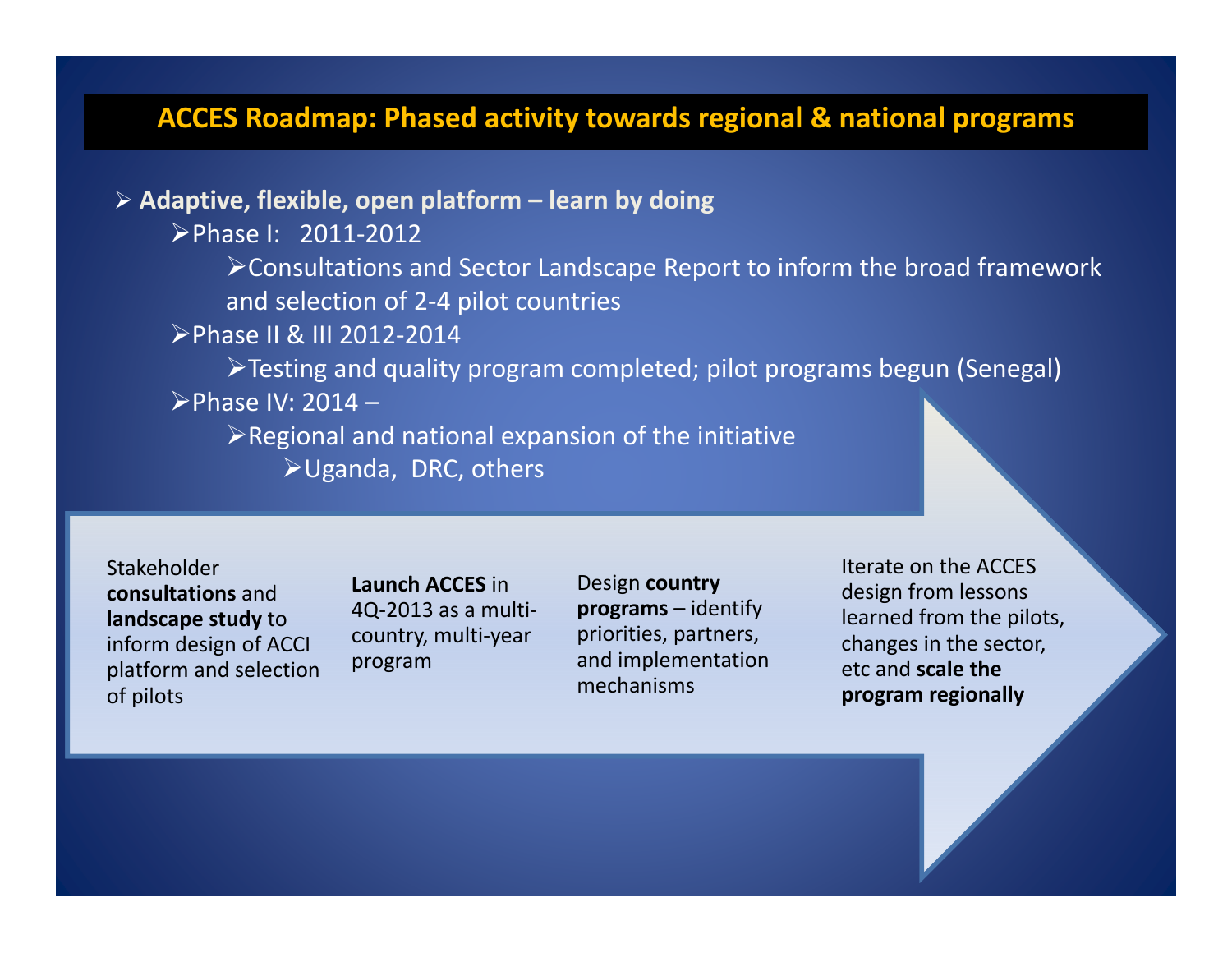## **GENDER & ENERGY**

## **Operational Pilots ‐ Africa Renewable Energy Access (AFREA I)**

- Country Pilots Senegal, Mali, Benin; then Kenya, Tanzania and Zambia
- Integration into ongoing initiatives Africa Clean Cooking Energy Solutions Program (ACCES); Lighting Africa; Africa Electrification Initiative

## **Knowledge, Research and Training**

knowledge events

– Briefing Note and Online Resources developed to support *Integrating Gender into Energy Operations* **www.ESMAP.org**

**Step 1: Gender Assessment**

**Step 2: Gender Action Plan**

**Step 3: Implementation and Monitoring**



Case Studies, Country level workshops and WB/ESMAP internal

– Video: Energy to Change Women's Lives in Africa

http://www.youtube.com/watch?v=\_f\_On6SaFbY&feature=youtu.be



Africa Renewable Energy **Access Program (AF** 

xpanding Women's Role in Africa's Modern **Off-Grid Lighting Market** 

**EESMAP**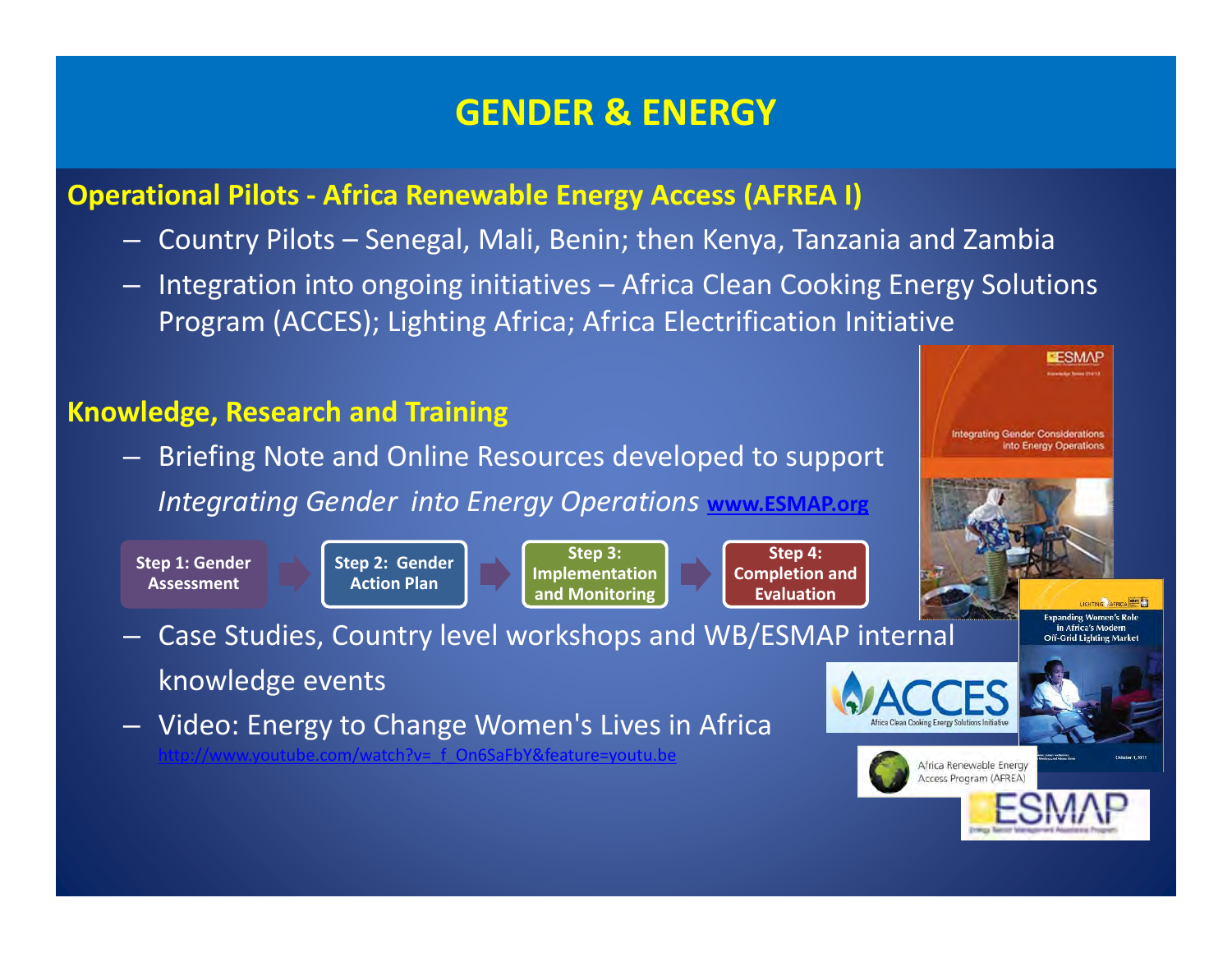## **HIGHLIGHTS OF EMERGING RESULTS**

### **Institutional Development and Client Capacity**

**Mali and Tanzania:** Rural Energy Agencies (REAs) have integrated gender into their organizational structures and business dealings

**Kenya:** Gender and Energy training conducted by REA for MoE & KPLC

### **Results on the Ground**

- **Senegal:** Women involved as decision makers and local managers in charcoal value chain
- **Benin:** The number of women in income‐generating activities tripled, rising from 14 (11.6%) to 105 (37.5%)
- **Mali:** Partnership with UNWomen focusing on 2 village level pilots to strengthen basic social services benefiting women; Centers for local processing of crops (solar/gas driers); Training on improved stoves and multi‐functional platforms (MFPs)

### **Energy Operations and Policies are Gender‐informed**

**Senegal:** Gender impact assessment conducted on PROGEDE I contributed to re‐design of PROGEDE II;

**Mali:** Gender activities in HEURA integrated into SREP program;

**Liberia and Tanzania:** SREP Investment Plans integrate gender;

**Benin:** National Energy Policy being gender sensitized;

**Zambia:** GPOBA activity on subsidized connections includes direct

outreach to women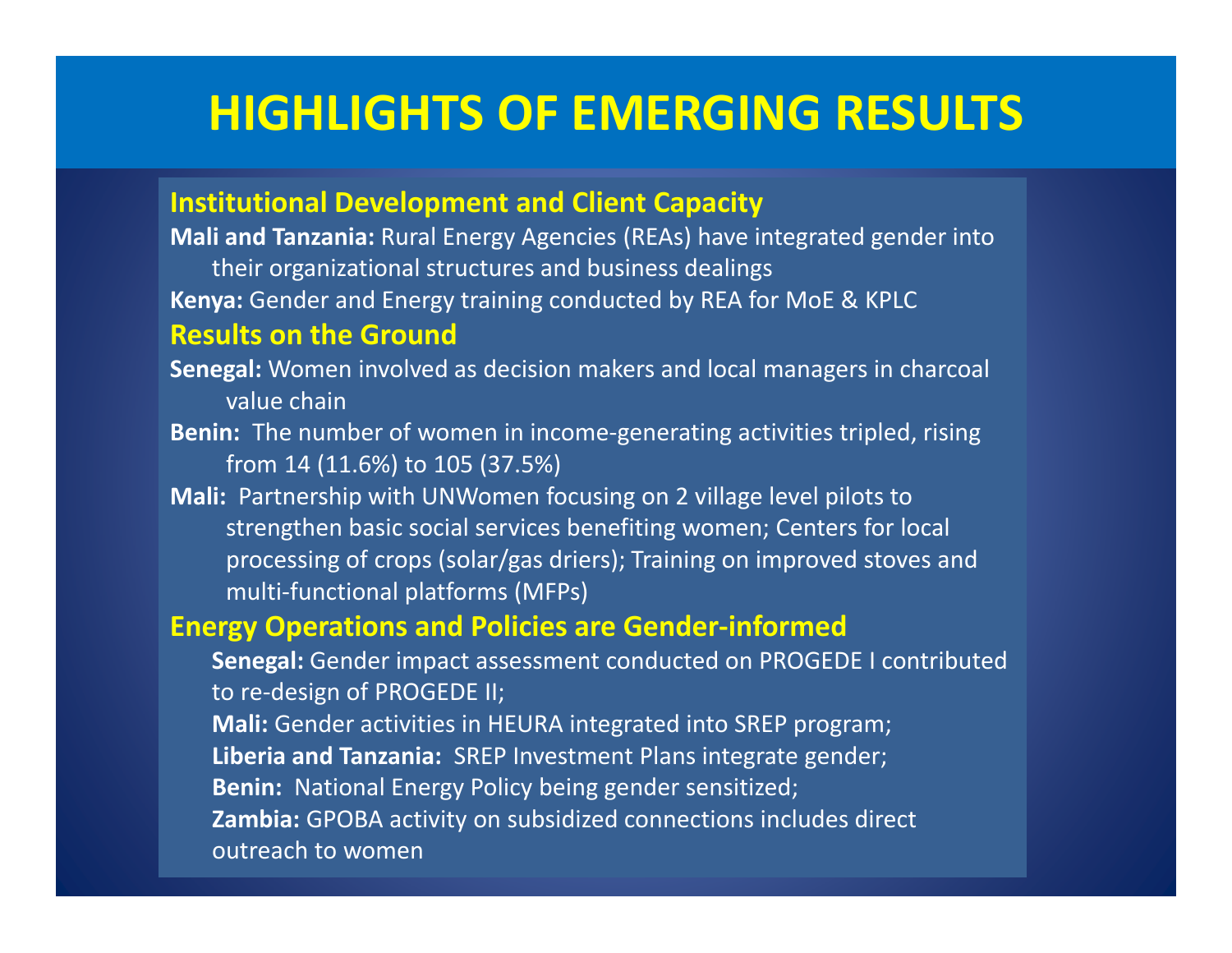## **Moving Forward**

## **AFREA 2 Gender and Energy Program being developed**

- US\$1.4 million Bank Executed TA Program to complement IDA
- New program will focus on scaling‐up and mainstreaming existing pilots across energy portfolio
- Goals:
	- To reach 100% gender informed AFTEG operations and
	- To 'learn by doing' in newer topics such as gender in renewable energy, policy reforms and infrastructure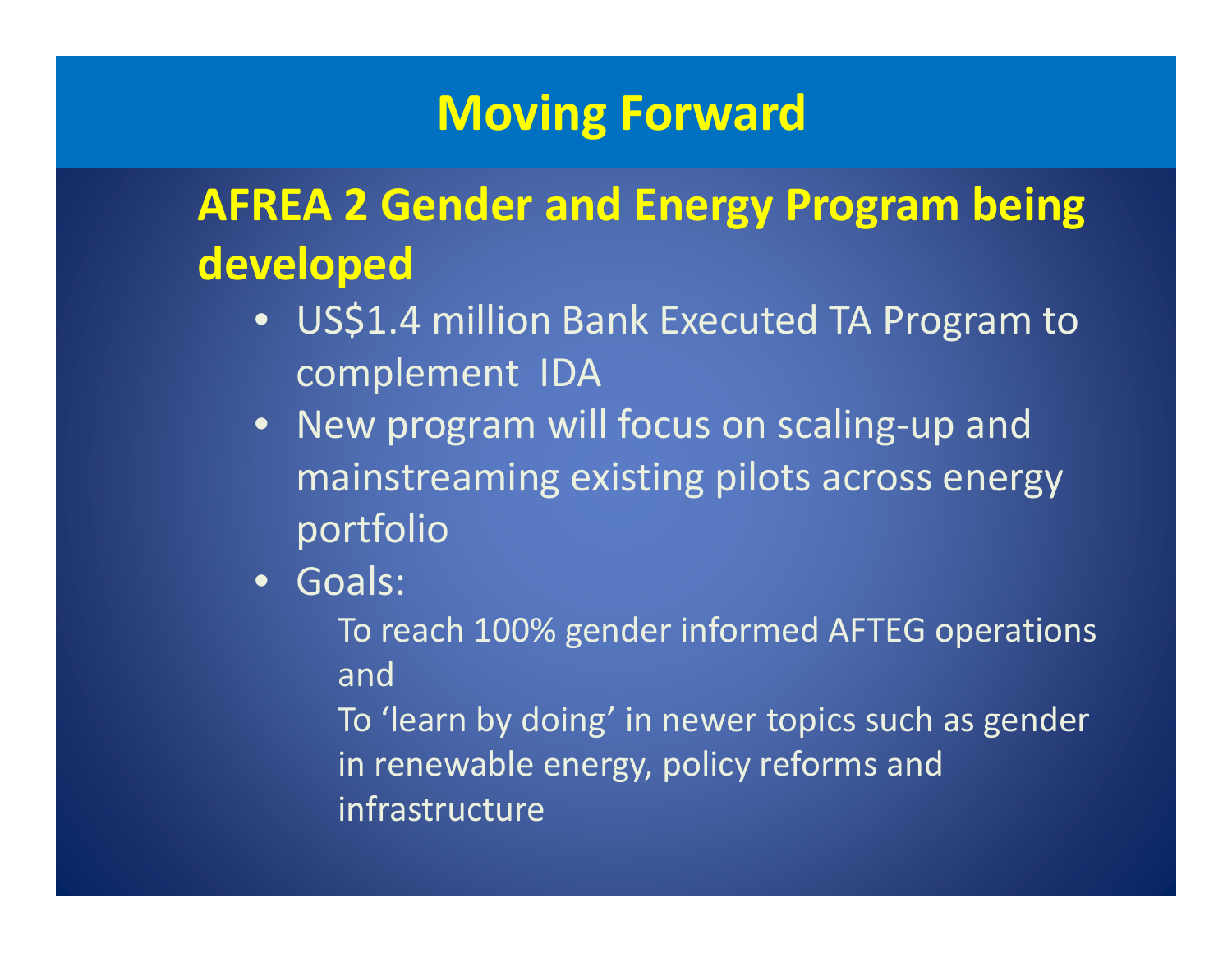## Concluding Remarks

- Africa's energy sector needs remain daunting
- WB has increased its African energy sector engagement
- But the nature of the challenges requires knowledge, experience and financing that extend beyond the WB's reach
- AFREA is playing <sup>a</sup> major role in helping the WB address the challenges of energy access and renewables in newer and more effective ways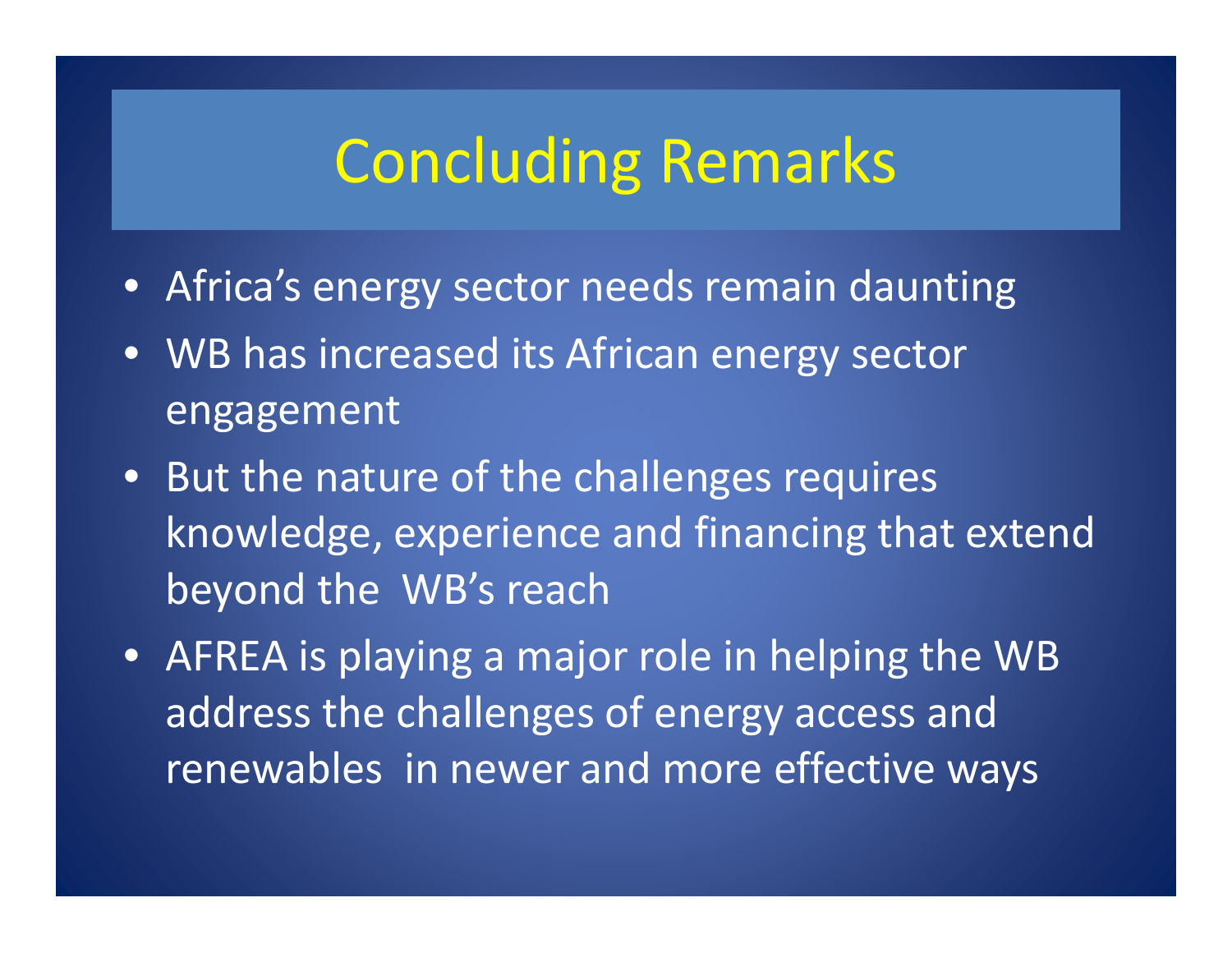## Food for thought….

Discussing the challenges faced and the World Bank's comparative advantages leads to an awareness of its limitations—financing, knowledge, human resources, business models, etc.

- $\bullet$  What are the roles that the WB should not seek to play in the fields of access and renewables in Africa?
- $\bullet$ • How can WB utilize partnerships to more effectively and efficiently meet the needs of our client countries?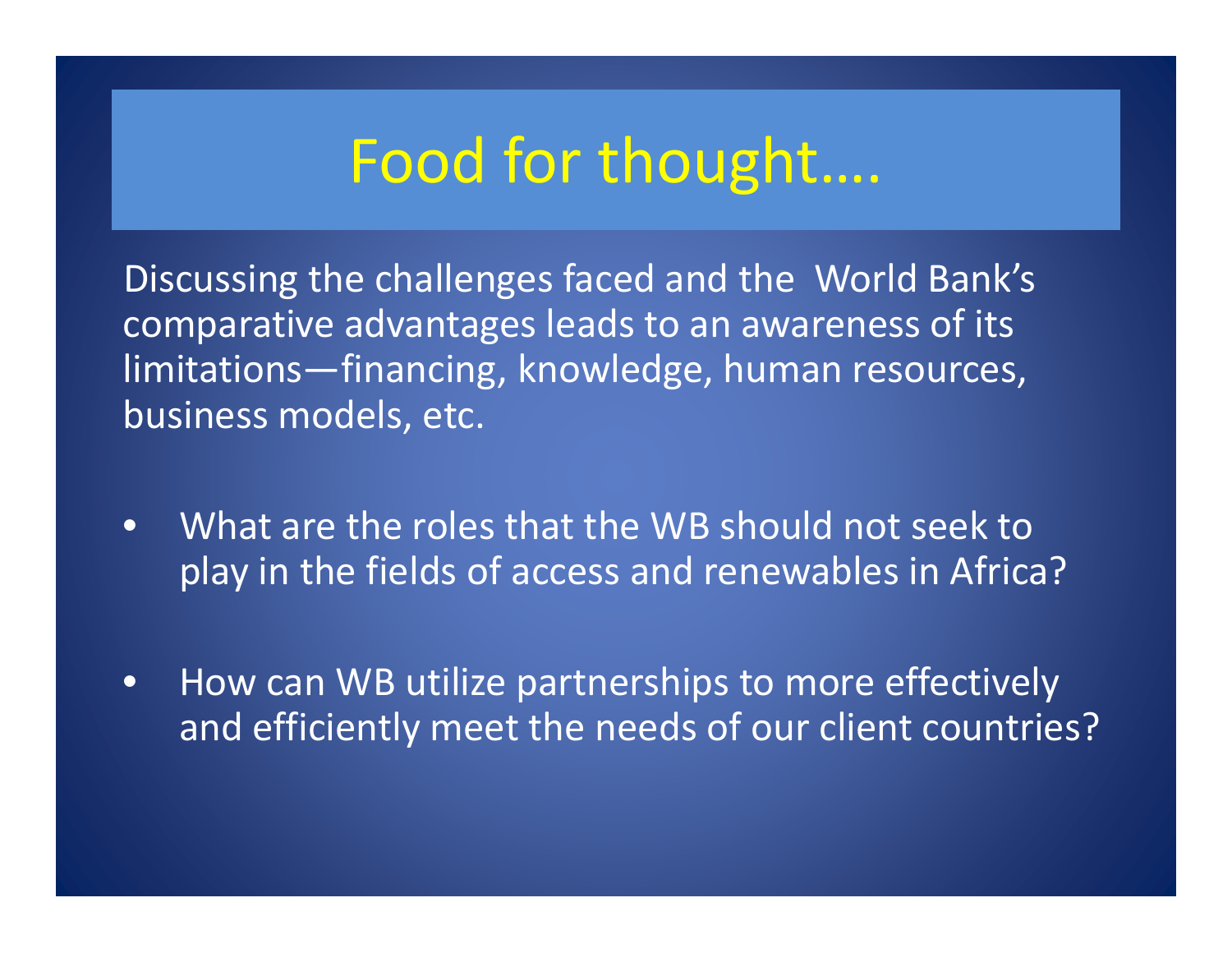## Thank you very much

Richard Hosier <rhosier@worldbank.org>